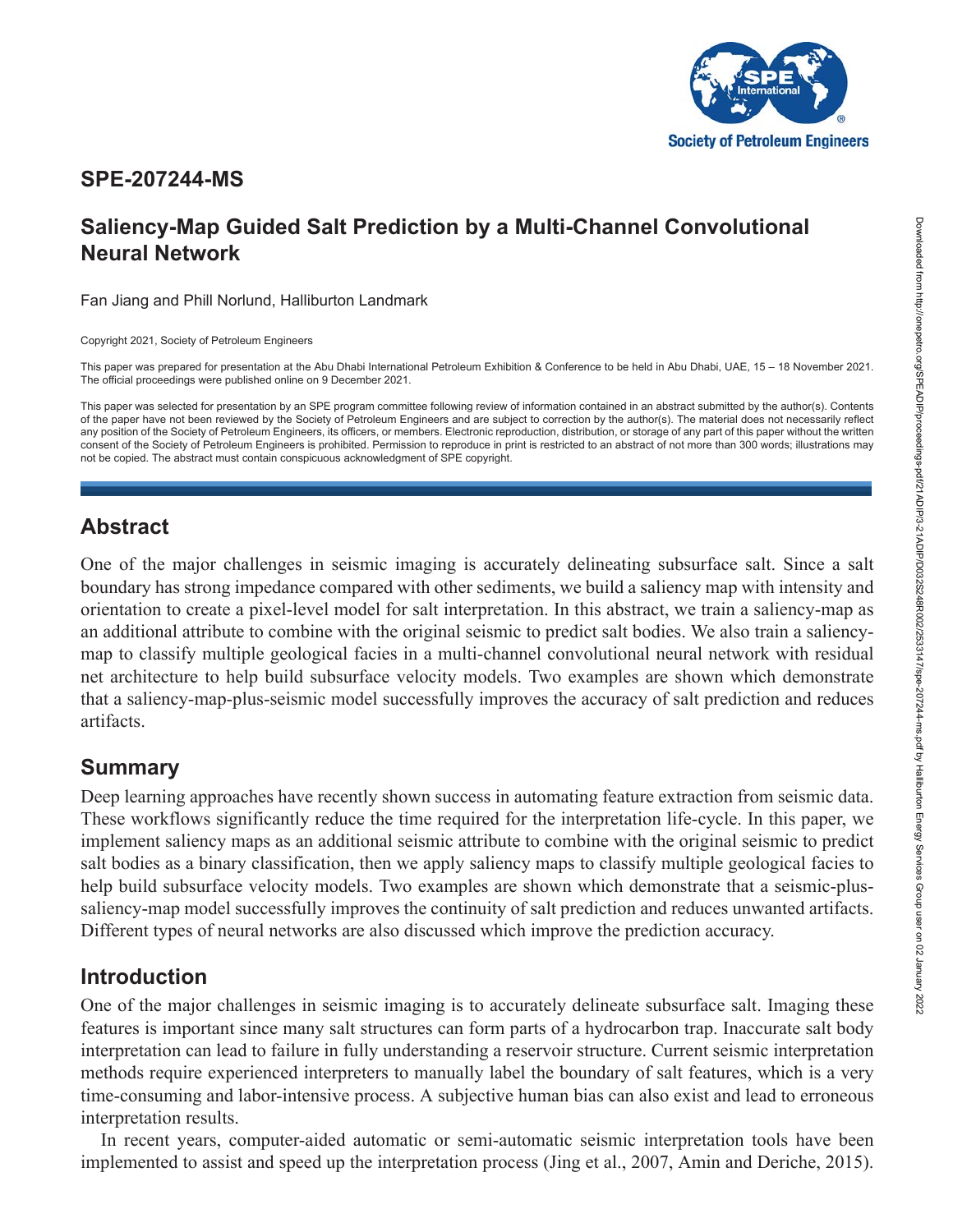Those deterministic algorithms help improve the accuracy of salt body detection, especially the bottom of salt. As geophysical features from a dataset get more complex, using individual seismic traces may not be an efficient way to analyze seismic data and segment specific features. The advent of machine learning algorithms brought substantial learnings from the computer vision and medical industry and shown success in automating and accelerating the identification of structures in seismic data. Different technologies, such as k-means clustering ([Di et al., 2018\)](#page-8-0), extremely randomized trees classification [\(Guillen et al., 2015\)](#page-8-1), and deep neural networks (Shi et al., 2019), have been implemented to identify structures in seismic data via unsupervised and supervised learning.

From this research, convolutional neural networks (CNNs) have proven to be an effective approach to classify seismic features to help in geophysical interpretation. CNNs are considered as end-to-end, pixelsto-pixels networks which leverage the semantic information contained in a series of convolutional layers and assign the densely semantic meaning back to the pixels that generate the semantic information. [Di et al](#page-8-2) [\(2018\)](#page-8-2) performed an investigation of why CNNs perform better than other machine learning approaches. They claim that the CNN can automatically generate a suite of features then optimize them during the training process, meanwhile, the patch-based segmentation incorporates the local seismic reflection patterns into building the mapping relationship between the seismic signals and the target structures. [Ye et al. \(2019\)](#page-8-3) discussed using a smoothed P-wave migration velocity as a second input channel, along with an RTM image for training the network. The result showed the artifacts are reduced significantly. Then a second workflow was implemented to mitigate oscillations and further improved prediction results.

Seismic attributes are frequently used to help classify geological features in seismic data. A seismic attribute is a quantity extracted from seismic amplitude data that can be studied to enhance subtle geological features where amplitde data alone can not identify. Therefore seismic attributes could be used to quantitatively measure a seismic characteristic of interest. [Guillen et al. \(2015\)](#page-8-1) applied the second derivative and curve length calculated from seismic data to assist the ensemble approach for salt body detection. Several ensemble algorithms, such as Gradient Boosting Trees, Extremely Randomized Trees, and Random Forests, were top-performing learning algorithms among others, and achieve high accuracy. [Shafiq et al.](#page-8-4) [\(2015\)](#page-8-4) proposed a novel seismic attribute, the gradient of textures, to quantify texture variations in 3D and detect salt using the changing gradient of texture along their boundaries. Besides the novel attribute, they implemented region growing and morphological operations to remove noisy boundaries and detect the boundary surface of the salt body effectively. [Shafiq et al. \(2016\)](#page-8-5) described a saliency-based attribute to detect salt bodies in a seismic volume. Their attribute is based on the saliency theory and modeling of the human vision system, by combing spectral decomposition and center-surround windows to generate a visual saliency-based attribute. [Jiang et al. \(2020\)](#page-8-6) analyzed different seismic attributes, by different machine learning ensemble classifiers, to construct a ranking system of the importance index. They picked several of the most important attributes toward the predictability of salt bodies, such as response frequency, relative amplitude changes, or apparent polarity, and used them as additional input channels to feed into a multichannel convolutional neural network to detect salt bodies. This achieved higher accuracy than the seismiconly model.

In this study, we implement a multi-channel CNN architecture by combining saliency maps and the original seismic amplitude data as input channels to perform salt prediction. Tests with binary classification and multi-label classification show great improvement in the accuracy of salt body prediction. Compared with other attribute-based machine learning approaches ([Guillen et al., 2015](#page-8-1); [Jiang et al., 2020\)](#page-8-6), this saliency map approach brings superior prediction accuracy with less memory requirements.

#### **Method**

Saliency maps were first introduced by [Itti et al. \(1998\)](#page-8-7) for feature extraction in neuroscience images. They represent the conspicuity, or saliency, at every location in a visual field using a scalar quantity to guide the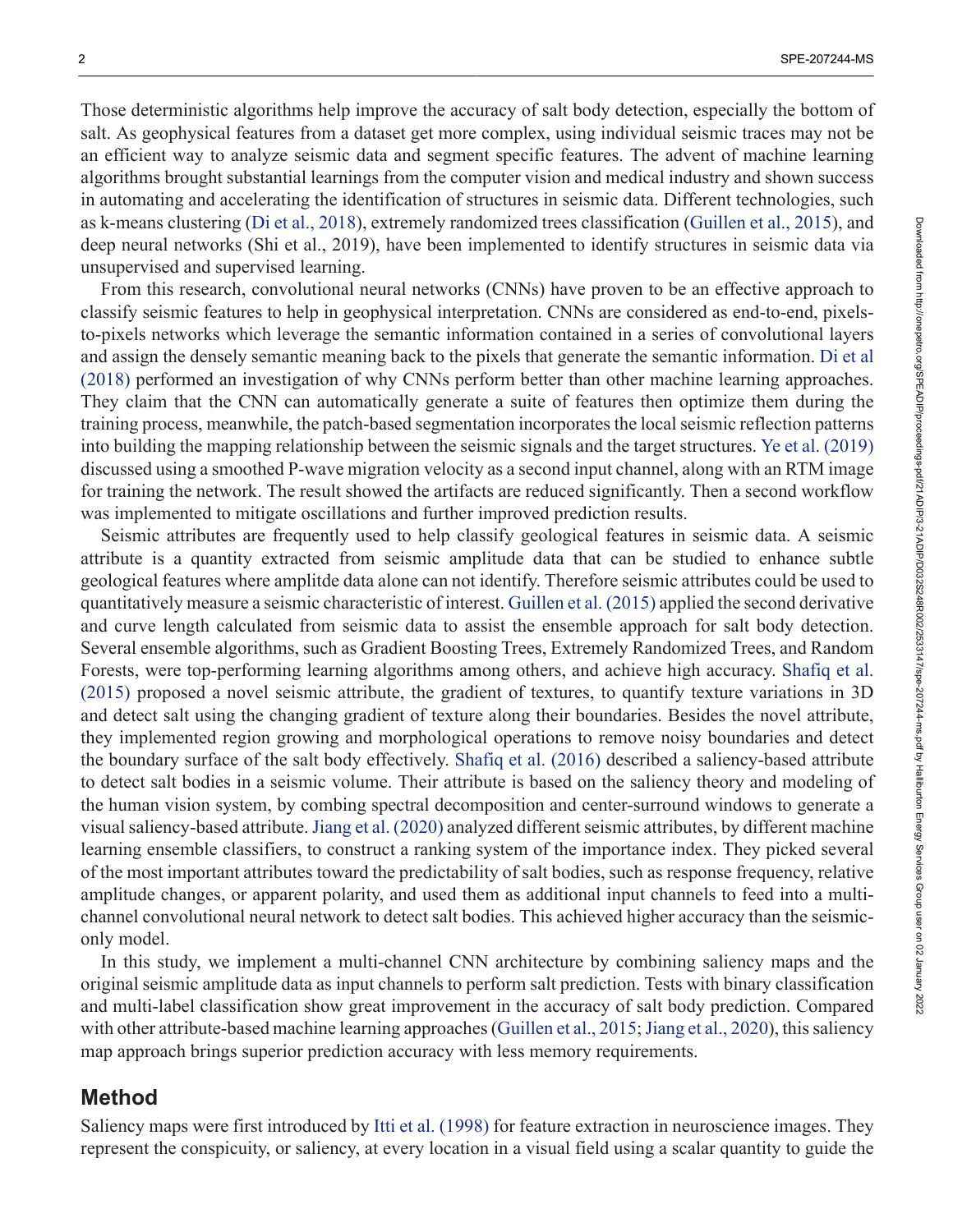<span id="page-2-0"></span>selection of attended locations, based on the spatial distribution of saliency. In computer vision, saliency maps process images ([Perazzi, et al., 2012](#page-8-8)) to differentiate visual features, e.g. colored images are converted to black-and-white images to analyze the strongest colors present in them [\(Figure 1](#page-2-0)).



**Figure 1—An example of images and their saliency maps. (a) Colored images; (b) Their saliency maps. (Modified from [Perazzi, et al, 2012](#page-8-8)**

To build a proper saliency map by seismic data, colors, intensity, and orientation are considered to create a pixel-level model for feature extraction in seismic amplitude images. [Shafiq et al. \(2017\)](#page-8-9) developed a novel workflow for saliency detection. They decomposed a 3D FFT spectrum from the seismic data in conjunction with a directional center-surround (DCS) model and a top-down approach to depict variations in motion along inline, crossline, and depth (or time) in 3D data. In their workflow, 3D FFT with a sliding window was used to calculate the spectral cube, then performed a spectral decomposition to obtain the spectral along different directional planes. Following another step to calculate spectral energies for each cube, we can stack all directional cubes together with specific weighting coefficients based on the features we want to highlight. We adapted their algorithm with a variable Gaussian weighting coefficient along different directions to fine-tune the saliency detection and generate a saliency map for a subset of the SEG Advanced Modeling (SEAM) seismic dataset ([Figure 2\)](#page-3-0). A Hanning filter was implemented to smoothly filter some edge effects after 3D FFT calculation.

$$
S[x, y, z] = a * S_x[x, y, z] + b * S_y[x, y, z] + c * S_z[x, y, z]
$$

Where *a*, *b*, *c* are variable directional weighting coefficients.  $S_x$ ,  $_{Sy}$ , and  $S_z$  are directional saliency map along inline, crossline, and depth direction:

$$
S_m[x, y, z] = \frac{\partial w_c^T I + b_c}{\partial I}
$$

Where *I* corresponds to the spectral cube, *c* is the feature class, *w* and *b* represent the weighting coefficient and bias for the feature class we want to highlight. *m* corresponds to inline, crossline, or depth direction.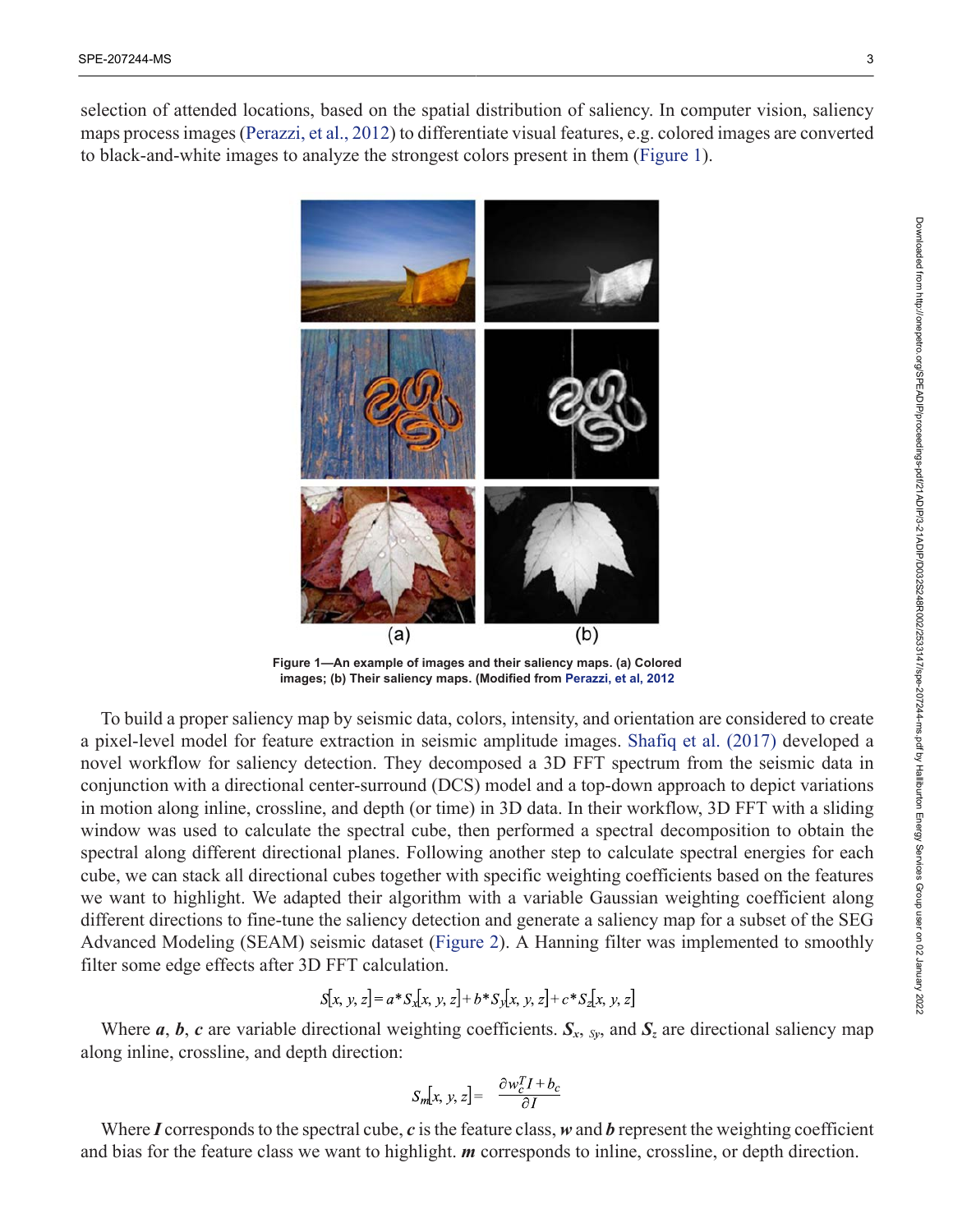<span id="page-3-0"></span>

**Figure 2—(a) Original seismic data and (b) its saliency map.**

We then considered the saliency map, as an additional input training data, along with the original seismic data, as dual-channel data to feed into a multi-channel CNN to train the model. Conventional CNN architecture only takes seismic data as training data to train the model and perform image segmentation, it helps to extract the most apparent features in seismic data and it can distinguish between different objects.

However, some subtle differences between objects could be ignored and misclassified in a complex area. Providing additional information on the predictability of our target is necessary. Data augmentation is one of the popular ways to artificially expand the size of a training dataset by creating modified versions of images in the datasets. However, augmented datasets still have the same similar feature properties as the original dataset, therefore the trained model may predict false-positive masks and misclassified images. In contrast, seismic attribute, such as a saliency map, depicts the most important features from an object, and we can manually fine-tune the parameters, such as the length of Fourier Transform window or Gaussian weighting coefficients, to enhance specific targets, such as a salt boundary. It provides additional information to assist the neural network to encode what the specific object is, capture the context in the seismic data, and enabling precise localization using transposed convolutions to determine where those features belong to and maximize visualization of the class of interest.

[Figure 3](#page-4-0) shows a workflow that combines a saliency map with seismic data for a multi-channel CNN. The input layer is the two-channel data and output could be either binary or multi-label based on our training datasets. During the training process, a saliency map will be divided into a group of sub-cubes and provide an additional feature map to augment the feature map generated from the seismic data, then the enhanced feature maps are used to encode the next level of feature layers. In [Figure 3,](#page-4-0) each block was processed separately by a group of a convolutional layer, batch normalization layer, and an activation layer, or by a max-pooling and dropout layer. The images shown in each block were explicit feature maps extracted from the different depths in the deep neural network. At different depths, a convolutional layer will generate various feature maps and we only pick one of them to be included in [Figure 3.](#page-4-0) The last dense layer and activation function are used to Categorically classify the different class numbers we assigned when training the model.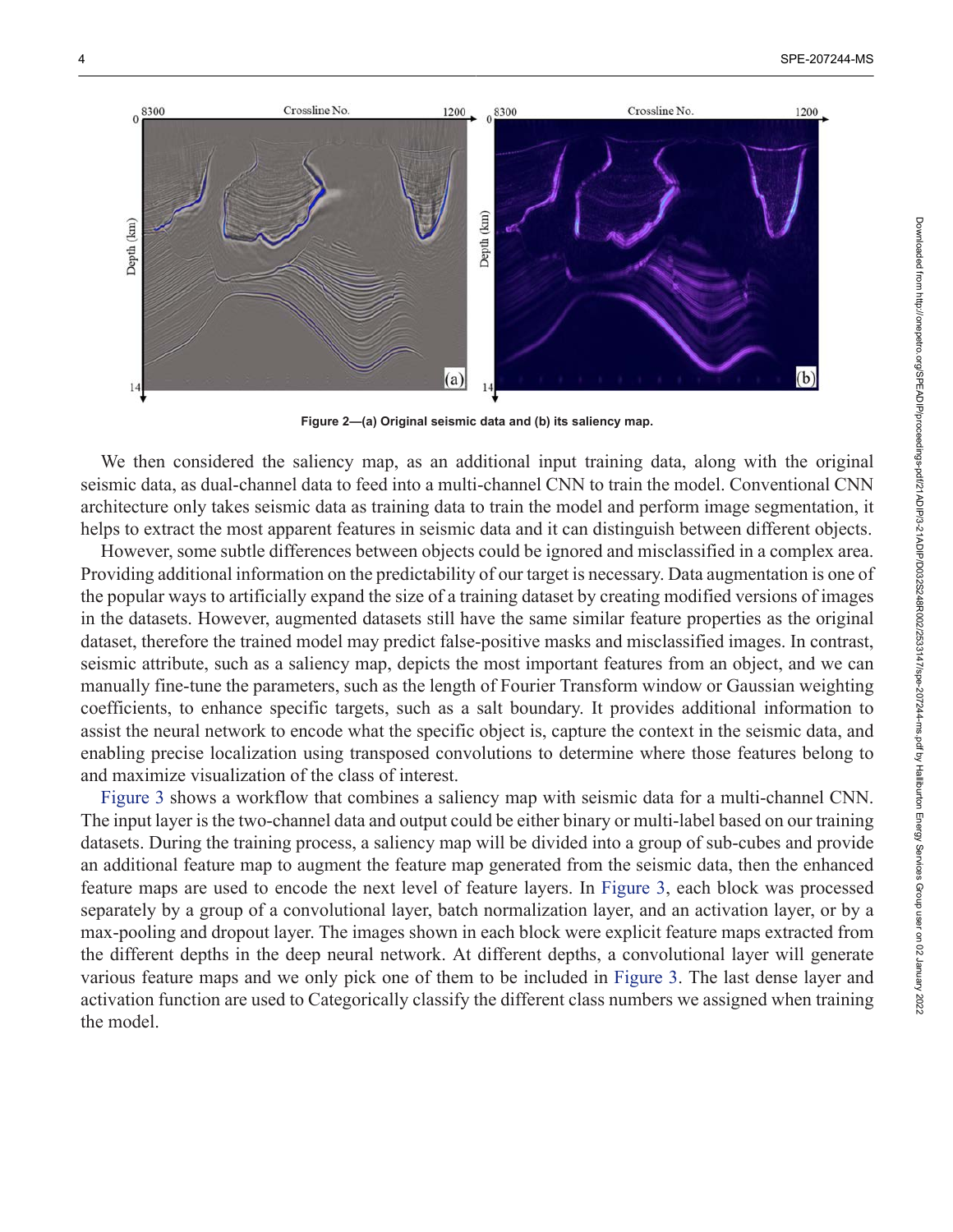<span id="page-4-0"></span>

**Figure 3—The deep convolutional network with saliency map. The inputs are seismic and saliency maps, the output is classified segments. Each layer shows different feature maps at different depths of the neural network.**

In our tests, two different models were trained: a binary model, which classifies salt and no-salt objects, and a multi-label model, which identifies water, sediments, shallow & deep salt, and basement. For different models, we use different metrics to evaluate the accuracy. For binary classification, we use the well-known metrics of Interaction over Union (IoU) to evaluate the accuracy:



For multi-label classification, we implement the categorical loss function to check if the index of the maximal true value is equal to the index of the maximal predictive value, then calculate the mean accuracy across all predictions. The categorical cross-entropy is represented as:

$$
-\frac{1}{N}\sum_{i=1}^{N}\sum_{c=1}^{C}\alpha_{\mathcal{Y}_{i}\in C_{c}}logp_{model}[\mathcal{Y}_{i}\in C_{c}]
$$

Where the double summation is over the observations *i*, whose *number is N*, and the categories *c*, whose number is *C*. The term α*<sup>y</sup><sup>i</sup> Cc* is the indicator function of the *i*th observation belonging to the *c*th category. The term  $p_{model}[y_i \in C_c]$  is the probability predicted by the model for the *i*th observation to belong to the *c*th category. In our case, if you have more than two categories, the neural network outputs a vector of *C* probability, each giving the probability that the network input should be classified as belonging to the respective category.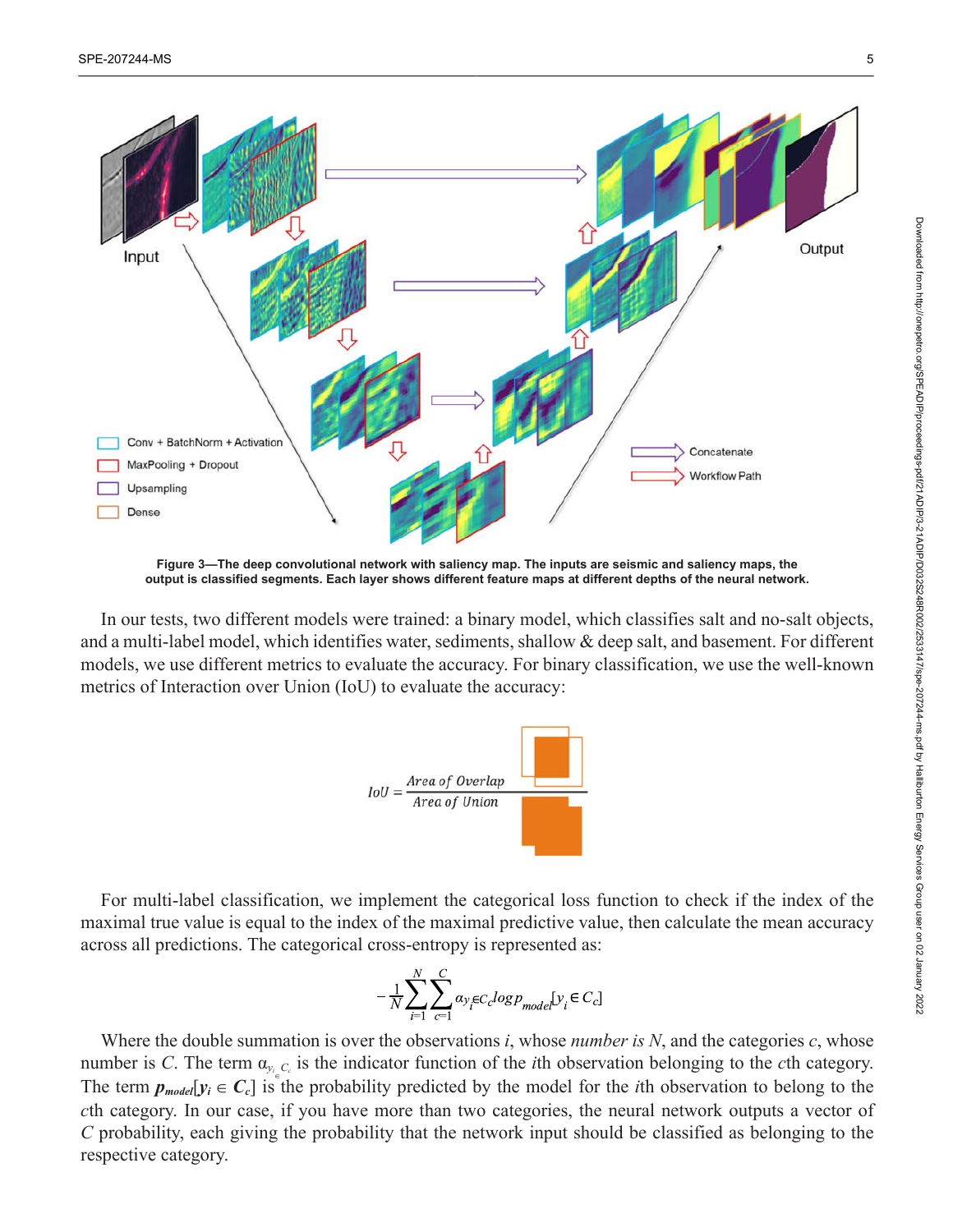[Figure 3](#page-4-0) shows feature map visualization between a seismic-only model and a seismic-plus-saliencymap model during different convolutional layers. A feature map is a function to map a data vector to feature space. Each convolutional layer will try to map the input features to hidden units to form new features to feed to the next layer. Feature visualization translates the internal features present in an image into visually perceptible or recognizable image patterns. Therefore feature map with more visible information will help to detector more weak features from input data.

#### **Examples**

In our tests, we used the synthetic SEG Advanced Modeling (SEAM) data to train our models and compare them with a traditional deep learning model. The SEAM data represents the deepwater regions of the Gulf of Mexico and contains sediments with similar amplitude values to the salt body, which bring additional challenges to the interpretation process. In each test, we fixed the batch size, the number of epochs, and the number of convolutional layers to be consistent across the different approaches during the training process. We randomly picked a 5% subset of the data for training and predicted the other 95%. [Figure 4](#page-5-0) compares the prediction results between different approaches. [Figure 4\(a\)](#page-5-0) represents the original seismic data. [Figure](#page-5-0) [4\(b\)](#page-5-0) is the prediction result generated by a seismic-only model. In this case, we only used seismic data as an input channel to train the model and predict the rest. Some artifacts are seen within the salt body as it was classified as non-salt. [Figure 4\(c\)](#page-5-0) shows the prediction result by our approach, the seismic-plus-saliencymap model, the IOU accuracy is improved from 88.5% to 91.1%. Some areas which were misclassified by the seismic-only model are corrected. Since we considered the saliency-map attribute as an additional input data, the memory requirement of this approach requires two times greater than the seismic-only model. This could be leveraged once we deploy the model into the cloud-based architecture.

<span id="page-5-0"></span>

**Figure 4—The results of binary salt classification. (a) The original seismic; (b) Prediction by seismic-only model; (c) Prediciton by seismic-plus-saliency-map model. Notice that some areas misclassified in deep salt are corrected in (c).**

[Figure 5](#page-6-0) shows the multi-label classification results. We manually divided the training dataset into five classes: water, shallow and deep salt, sediments, and basement. The difficulty in this model is that there are several small salt blocks with weak boundaries which make classification difficult. It is also difficult to differentiate shallow and deep salt when only using seismic amplitude data ([Figure 5b](#page-6-0)). There are also several small misclassified areas along the boundary of the shallow salt body. [Figure 5\(c\)](#page-6-0) is a classification result using the seismic-plus-saliency-map model. The shallow salt body is classified well with fewer artifacts, and the areas around the shallow salt boundary are correctly identified. The categorical accuracy of the seismic-plus-saliency-map model is improved from 90.1% to 94.6%. The memory requirement is again two times larger than using a seismic-only model since both the training and the prediction process require seismic attributes the same size as original seismic data. We observed the seismic-plus-saliency-map model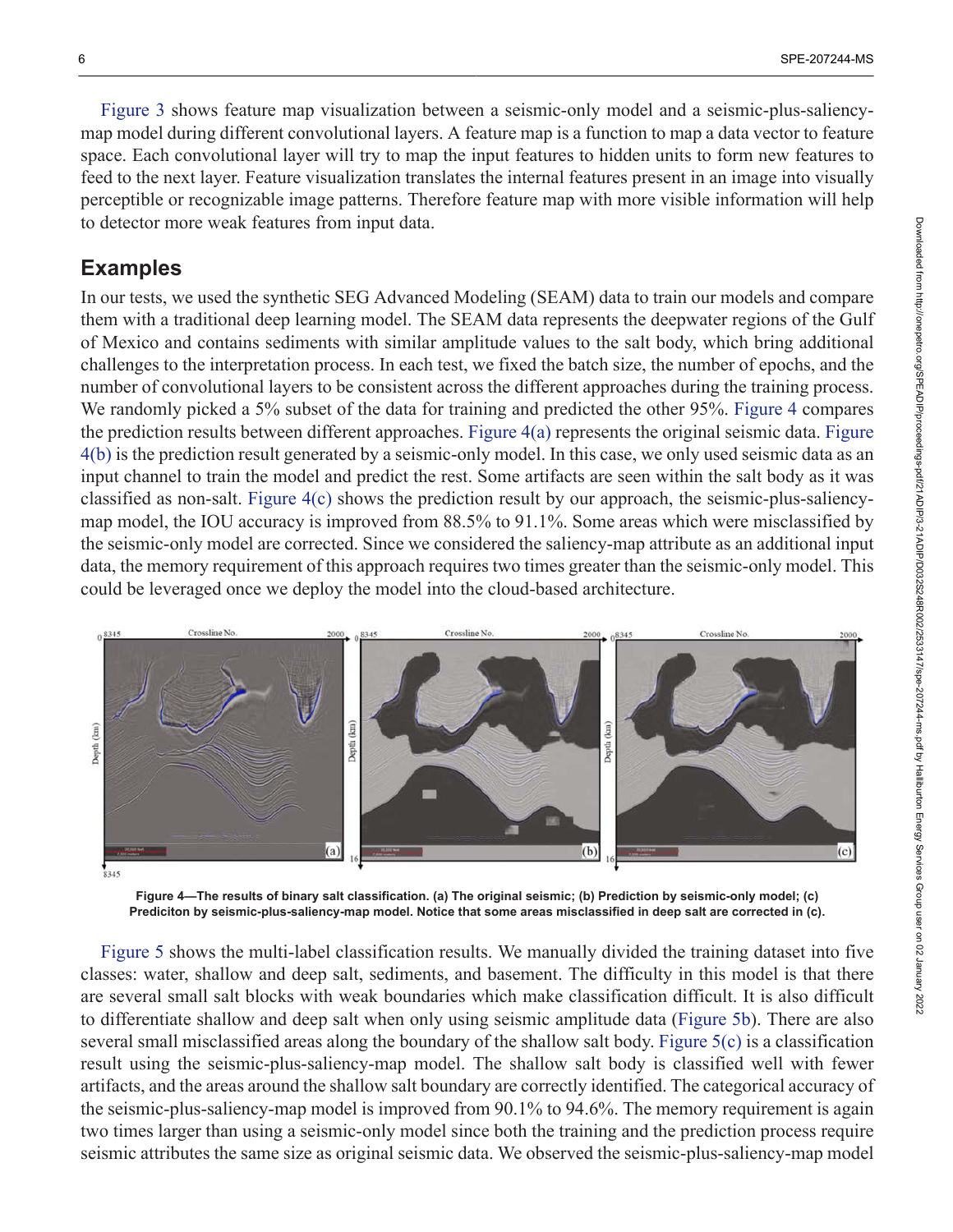could obtaining higher accuracy, especially at the boundary, mainly because the saliency map significantly highlighted the boundary as a pre-processing feature. We noticed that some artifacts were generated in the deep salt body. They can be removed by postprocessing methods such as contouring or median filters.

<span id="page-6-0"></span>

**Figure 5—The results of multi-label classification. (a) The saliency map; (b) Prediction by seismic-only model; (c) Prediction by seismic-plus-saliency-map model.**

[Figure 6](#page-7-0) shows a comparison chart of loss and accuracy during training between a seismic-only model and a seismic-plus-saliency-map model. [Figures 6\(a\) and \(b\)](#page-7-0) present the training loss and accuracy when train a seismic-only model. The training loss is gradually decreased while training accuracy increases with epochs. However, the validation loss and accuracy show significant volatility which could result in the model overfitting. On other hand, Figures  $6(c)$  and (d) represent the training loss and accuracy by the seismicplus-saliency-map model. It shows a much less volatility effect compared with that from the seismic-only model. The seismic-plus-saliency-map model also shows faster convergence than the seismic-only model which indicates that fewer epochs are required to achieve high accuracy.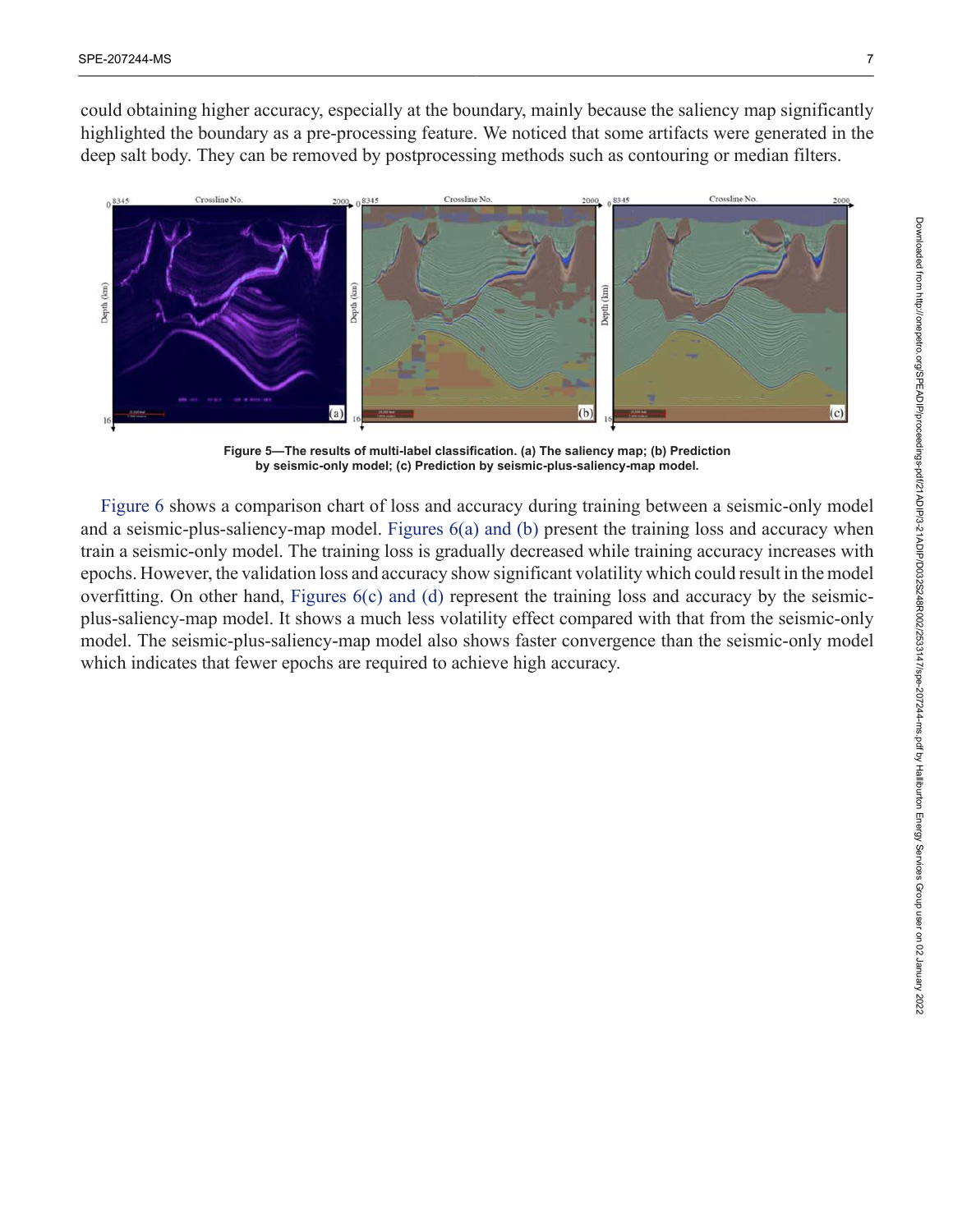<span id="page-7-0"></span>

**Figure 6—A evaluation matrix comparison of multi-label prediction during a training workflow between the seismic-only model and the seismic-plus-saliency-map model. (a) Training loss by the seismic-only model; (b) Training accuracy by the seismiconly model; (c) Training loss by the seismic-plus-saliency-map model; (d) Training accuracy by the seismic-plus-saliency-map model. The horizontal axis is the number of the epoch, the vertical axis is the training loss or accuracy degree respectively.**

### **Discussion**

Research interest in neural networks for the hydrocarbon industry to solve geophysical interpretation issues is high because of the effectiveness of the training and prediction process. Different combinations of neural networks have also been shown to be very effective for solving different challenges. During our tests, we implemented a classical U-Net architecture [\(Ronneberger et al., 2015\)](#page-8-10) with a modified residual network (which will be submitted as a companion paper). The residual unit helps when training deep architecture and features accumulated in residual layers ensure better feature representation for segmentation tasks. Besides the classical U-Net architecture, other modified U-Net architectures show good performance on image segmentation and pattern recognition, such as Attention U-Net ([Oktay et al., 2018](#page-8-11)), which applies an attention gate model to automatically learn to focus on target structures of varying shapes and sizes. MultiRes U-Net [\(Ibtehaz and Rahman, 2020\)](#page-8-12) was introduced to replace the sequence of two convolutional layers with the multi residual blocks to formulate a compact analogous structure with less memory. These different versions of U-Net will be tested and optimized for geophysics and could bring additional benefits to help various seismic interpretation tasks, such as fault prediction or multi-facies classification. Additional tests using real data will be presented in future publications.

Jiang et al. (2012) discussed the implementation of multiple attributes, e.g. the combination of response amplitude, response frequency, relative amplitude change, and apparent polarity, to help the segmentation of seismic data in a CNN architecture. It shows good accuracy but could require large memory allocation since each attribute has the same memory requirement as the original seismic amplitude data. Our approach in this paper chooses only one attribute which could best describe the seismic salt feature, and achieve high accuracy. Further work could be completed to evaluate how other attributes take effect on the predictability of salt body or other geophysical features, such as the horizon, channel, or multi-facies interpretation.